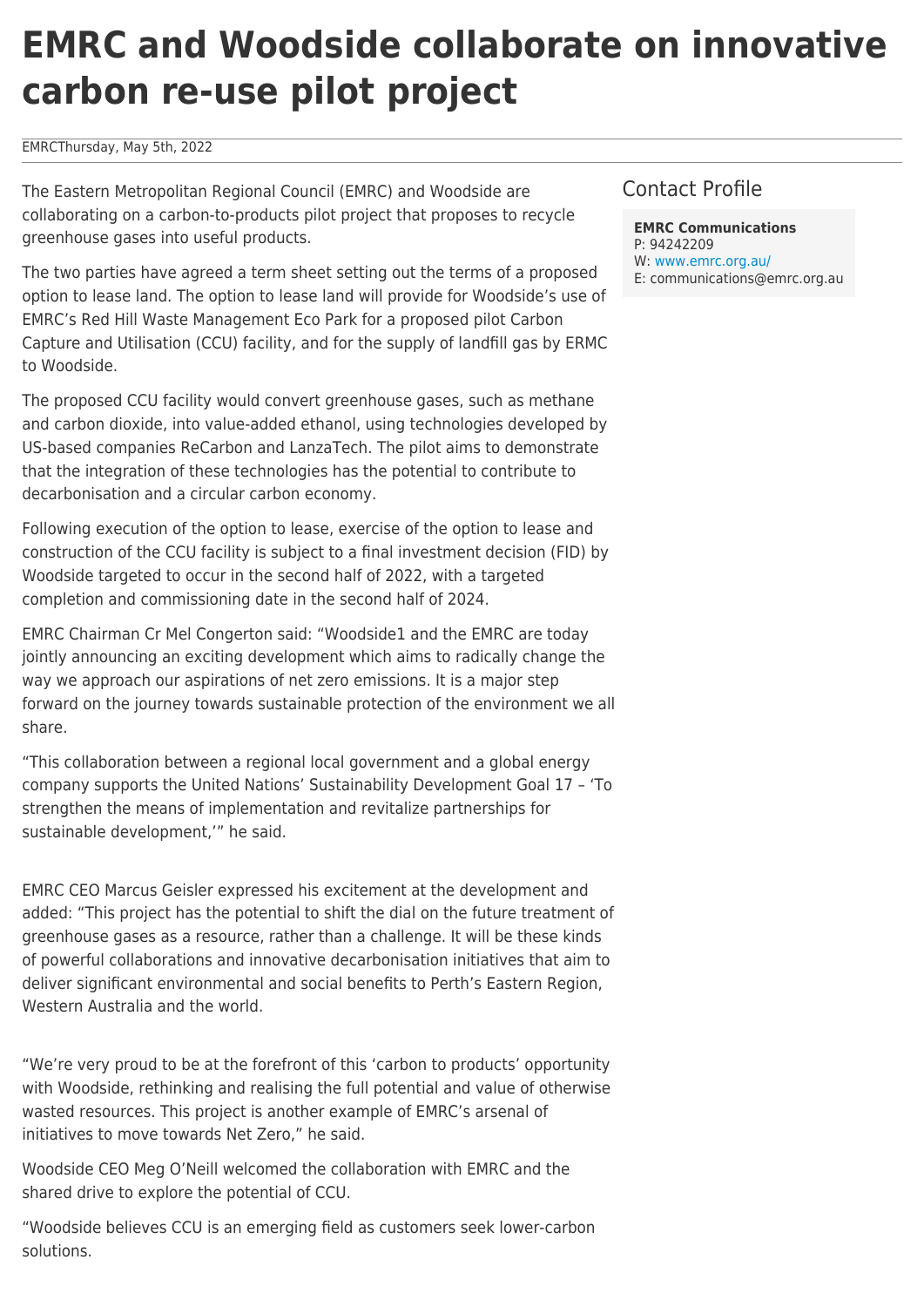"Woodside's climate strategy has two key elements: reducing our net equity Scope 1 and 2 greenhouse gas emissions, and investing in the products and services that our customers need as they too reduce their emissions.

"CCU has the potential to contribute to both elements of our climate strategy.

"To have a pilot CCU facility right here in Western Australia, where Woodside has pioneered other technologies, is also very exciting," she said.

# **About EMRC**

Founded in 1983, the Eastern Metropolitan Regional Council (EMRC) is a progressive and innovative regional local government working on behalf of five member Councils located in Perth's Eastern Region: Town of Bassendean, City of Bayswater, City of Kalamunda, Shire of Mundaring and City of Swan. The Region covers a third of Perth's metropolitan area and is home to 338,000 people.

The EMRC provides a broad range of services across the region including waste management and education, resource recovery, natural and urban environmental management and regional development. Working in partnership with its member Councils and other stakeholders, the EMRC delivers local and regional scale projects across each of these areas for the benefit of the region. For more visit www.emrc.org.au

### **About Woodside**

We provide energy which Australia and the world needs to heat homes, keep lights on and enable industry. We have a reputation for safe and reliable operations. Our hydrocarbon business is complemented by a growing portfolio of hydrogen, ammonia and solar opportunities in Australia and internationally. Our new energy opportunities include the proposed hydrogen and ammonia projects H2Perth and H2TAS in Australia and the proposed hydrogen project H2OK in North America. For more visit woodside.com.au.

### **About the Red Hill Waste Management Eco Park**

This facility is located about 12 kilometres north-east of Midland, on the south side of Toodyay Road and east of the Darling escarpment. The waste facility uses modern techniques and principles of sanitary landfill design and operation, including leachate collection and methane gas capture. It also has recycling facilities to divert items from going to landfill.

The Red Hill Waste Management Facility is operated by the Eastern Metropolitan Regional Council on behalf of five member Councils; Town of Bassendean, City of Bayswater, City of Kalamunda, Shire of Mundaring, and The City of Swan.

# About Carbon Capture and Utilisation (CCU)

Carbon dioxide capture and utilisation (CCU) refers to a process in which CO2 is captured and the carbon is then used in a product. The climate effect of CCU depends on the product lifetime, the product it displaces, and the CO2 source (fossil, biomass or atmosphere). CCU is sometimes referred to as Carbon Dioxide Capture and Use, or Carbon Capture and Utilisation2.

1 Woodside aspiration of net zero emissions by 2050 or sooner. Target is for net equity Scope 1 and 2 greenhouse gas emissions, relative to a starting base of the gross annual average equity Scope 1 and 2 greenhouse gas emissions over 2016-2020 and may be adjusted (up or down) for potential equity changes in producing or sanctioned assets with an FID prior to 2021. Post-completion of the